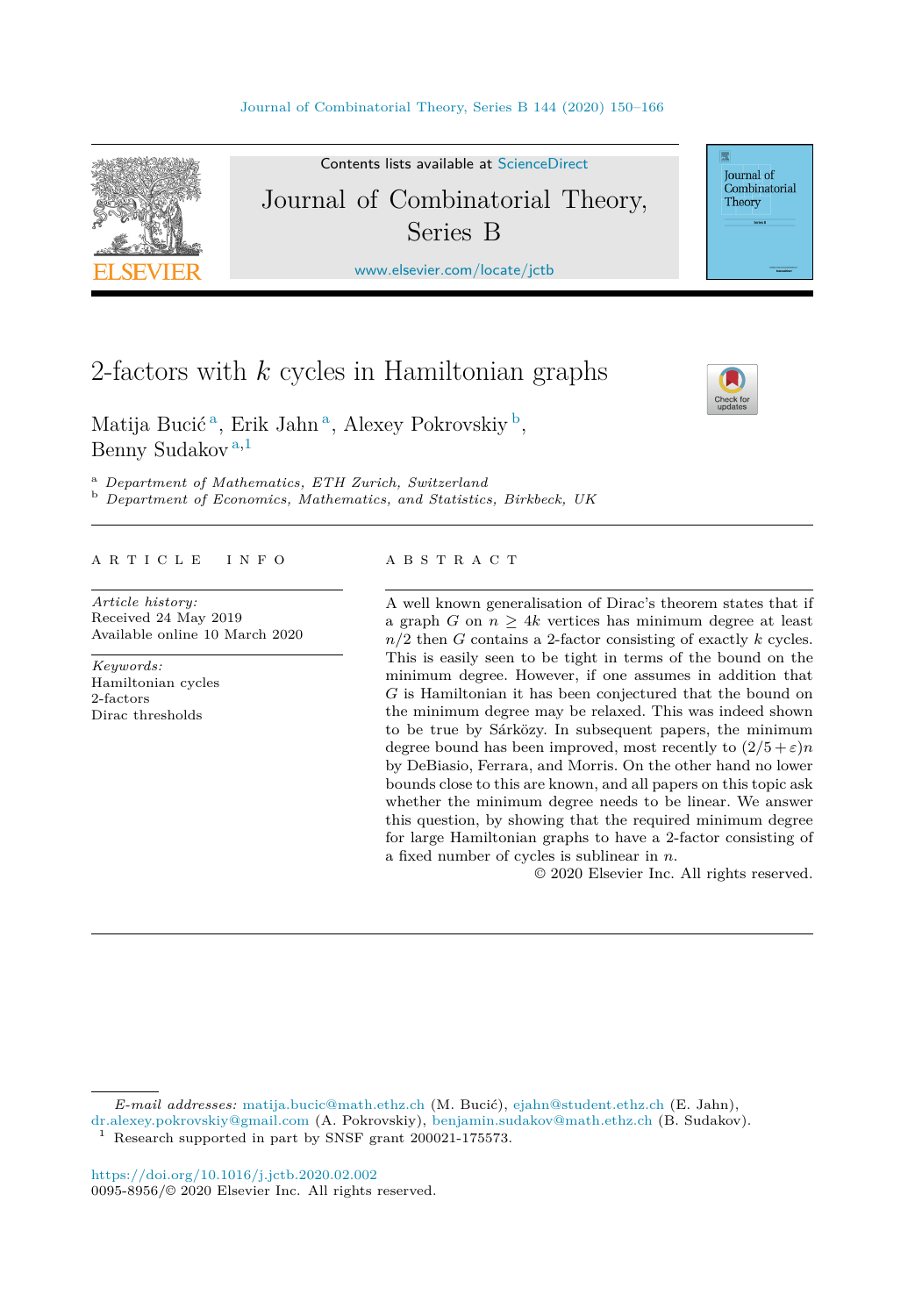#### <span id="page-1-0"></span>1. Introduction

A celebrated theorem by Dirac [\[3\]](#page-16-0) asserts the existence of a Hamilton cycle whenever the minimum degree of a graph *G*, denoted  $\delta(G)$ , is at least  $\frac{n}{2}$ . Moreover, this is best possible as can be seen from the complete bipartite graph  $K_{\lfloor \frac{n-1}{2}\rfloor, \lceil \frac{n+1}{2}\rceil}$ . Dirac's theorem is one of the most influential results in the study of Hamiltonicity of graphs and has seen generalisations in many directions over the years (for some examples consider surveys [\[6](#page-16-0),[8,11\]](#page-16-0) and references therein). In this paper we discuss one such direction by considering what conditions ensure that we can find various 2*-factors* in *G*. Here, a 2*-factor* is a spanning 2-regular subgraph of *G* or equivalently, a union of vertex-disjoint cycles that contains every vertex of *G* and hence, 2-factors can be seen as a natural generalisation of Hamilton cycles. Brandt, Chen, Faudree, Gould and Lesniak [\[1](#page-16-0)] proved that for a large enough graph the same degree condition as in Dirac's theorem,  $\delta(G) \geq n/2$ , allows one to find a 2-factor with exactly *k* cycles.

**Theorem 1.1.** If  $k \geq 1$  is an integer and G is a graph of order  $n \geq 4k$  such that  $\delta(G) \geq \frac{n}{2}$ , *then G has a* 2*-factor consisting of exactly k cycles.*

Once again, this theorem gives the best possible bound on the minimum degree, using the same example as for the tightness of Dirac's theorem above. This indicates that perhaps if we restrict our attention to Hamiltonian graphs, thereby excluding this example, a smaller minimum degree might be enough. That this is in fact the case was conjectured by Faudree, Gould, Jacobson, Lesniak and Saito [[5\]](#page-16-0).

**Conjecture 1.2.** For any  $k \in \mathbb{N}$  there are constants  $c_k < 1/2$ ,  $n_k$  and  $a_k$  such that any Hamiltonian graph G of order  $n \geq n_k$  with  $\delta(G) \geq c_k n + a_k$  contains a 2-factor consisting *of k cycles.*

Faudree et al. prove their conjecture for  $k = 2$  with  $c_2 = 5/12$ .

The conjecture was shown to be true for all *k* by Sárközy [\[10](#page-16-0)] with  $c_k = 1/2 - \varepsilon$  for an uncomputed small value of  $\varepsilon > 0$ . Györi and Li [[7\]](#page-16-0) announced that they can show that  $c_k = 5/11 + \varepsilon$  suffices. The best known bound was due to DeBiasio, Ferrara and Morris [\[2](#page-16-0)] who show that  $c_k = \frac{2}{5} + \varepsilon$  suffices.

On the other hand no constructions of very high degree Hamiltonian graphs without 2-factors of *k* cycles are known. Faudree et al. [[5\]](#page-16-0) say "we do not know whether a linear bound of minimum degree in Conjecture 1.2 is appropriate". Sarközy [[10\]](#page-16-0) says "the obtained bound on the minimum degree is probably far from best possible; in fact, the "right" bound might not even be linear". DeBiasio et al. [\[2](#page-16-0)] say "one vexing aspect of Conjecture 1.2 and the related work described here is that it is possible that a sublinear, or even constant, minimum degree would suffice to ensure a Hamiltonian graph has a 2-factor of the desired type". In particular, in  $[2,5,10]$  $[2,5,10]$  $[2,5,10]$  they all ask the question of whether the minimum degree needs to be linear in order to guarantee a 2-factor consisting of *k*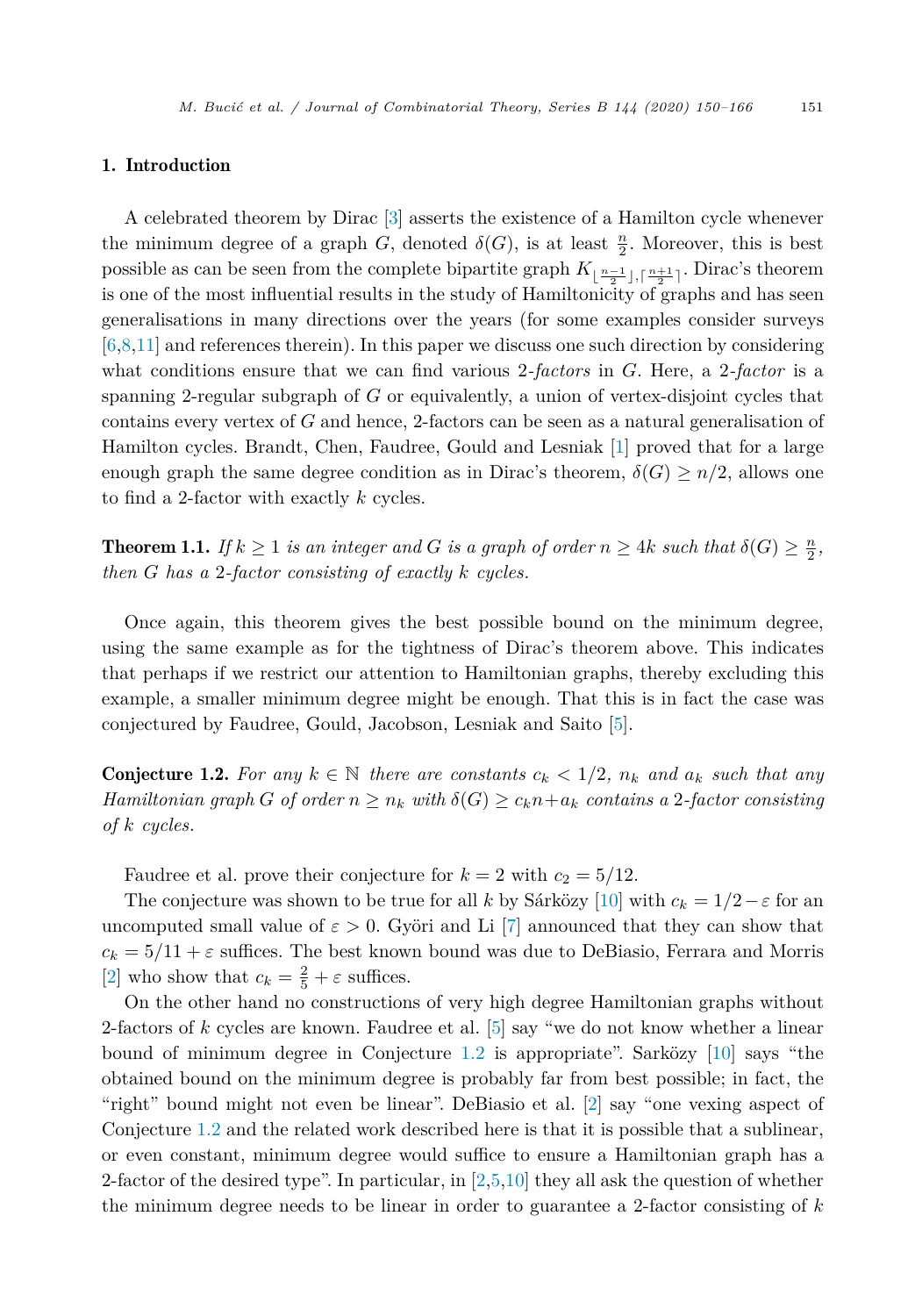<span id="page-2-0"></span>cycles. We answer this question by showing that the minimum degree required to find 2-factors consisting of *k* cycles in Hamiltonian graphs is indeed sublinear in *n*.

**Theorem 1.3.** For every  $k \in \mathbb{N}$  and  $\varepsilon > 0$ , there exists  $N = N(k, \varepsilon)$  such that if G is a *Hamiltonian graph on*  $n \geq N$  *vertices with*  $\delta(G) \geq \varepsilon n$ , *then G has a* 2-factor consisting *of k cycles.*

# *1.1. An overview of the proof*

We now give an overview of the proof to help the reader navigate the rest of the paper. In the next section we will show that any 2-edge-coloured graph *G* on *n* vertices with minimum degree being linear in both colours contains a blow-up of a short colouralternating cycle. This is an auxiliary result which we need for our main proof. There, we also introduce ordered graphs and show a result which, given an ordering of the vertices of *G* allows us to find a blow-up as above that is also consistent with the ordering, meaning that given two parts of the blow-up, vertices of one part all come before the other.

The main part of the proof appears in Section [3.](#page-5-0) The key idea is given a graph *G* with a Hamilton cycle  $H = v_1 \dots v_n v_1$ , to build an auxiliary 2-edge-coloured graph A whose vertex set is the set of edges  $e_i = v_i v_{i+1}$  of *H* and for any edge  $v_i v_j \in G \setminus H$  we have a red edge between  $e_i$  and  $e_j$  and a blue edge between  $e_{i-1}$  and  $e_{j-1}$  in  $A$ <sup>2</sup>. The crucial property of *A* is that given any vertex disjoint union of colour-alternating cycles *S* in *A* one can find a 2-factor  $F(S)$  in  $G$ , consisting of the edges of  $H$  which are not vertices of *S* and the edges of *G* not in *H* which gave rise to the edges of *S* in *A*.

However, we can not control the number of cycles in  $F(S)$  (except knowing that  $F(S)$ ) has at most |*S*| cycles), since it depends on the structure of *S* and also on how *S* is embedded within *A*. To circumvent this issue we will find instead a large blow-up of *S*. Then within this blow-up we show how to find a modification of  $S$  denoted  $S^+$  which has the property that  $F(S^+)$  has precisely one cycle more than  $F(S)$ . Similarly, we find another modification  $S^-$  such that the corresponding 2-factor  $F(S^-)$  has precisely one cycle less than  $F(S)$ . Since the number of cycles in  $F(S)$  is bounded, if our blow-up of S is sufficiently large we can perform these operations multiple times and therefore obtain a 2-factor with the target number of cycles.

# 2. Preliminaries

Let us first fix some notation and conventions that we use throughout the paper. For a graph  $G = (V, E)$ , let  $\delta(G)$  denote its minimum degree,  $\Delta(G)$  its maximum degree and  $d(v)$  the degree of a vertex  $v \in V$ . For us, a 2-edge-coloured graph is a triple  $G =$  $(V, E_1, E_2)$  such that both  $G_1 = (V, E_1)$  and  $G_2 = (V, E_2)$  are simple graphs. We always

<sup>&</sup>lt;sup>2</sup> For interpretation of the colours, the reader is referred to the web version of this article.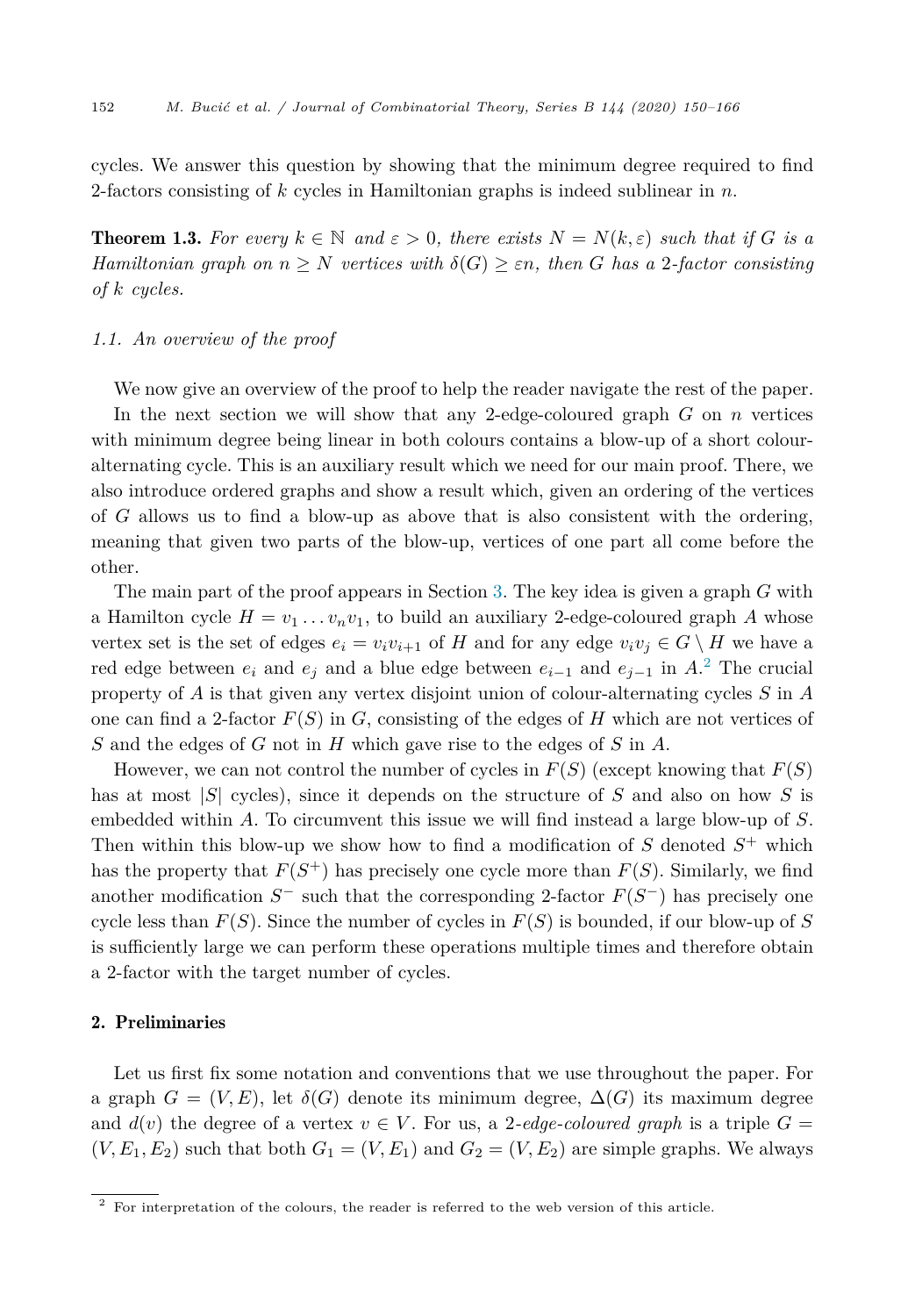<span id="page-3-0"></span>think of *E*<sup>1</sup> as the set of *red* edges and of *E*<sup>2</sup> as the set of *blue* edges of *G*. Accordingly, we define  $\delta_1(G)$  to be the minimum degree of red edges of *G* (that is  $\delta(G_1)$ ), and analogously  $\Delta_1(G)$ ,  $\delta_2(G)$ , etc. Note that with our definition the same two vertices may be connected by two edges with different colours. In this case, we say that *G* has a *double edge*. A *blow* $up G(t)$  of a 2-edge coloured graph  $G$  (with no two vertices joined by both a red and a blue edge) is constructed by replacing each vertex *v* with a set of *t* independent vertices and adding a complete bipartite graph between any two such sets corresponding to adjacent vertices in the colour of their edge. When working with *digraphs* we always assume they are simple, so without loops and with at most one edge from any vertex to another (but we allow edges in both directions between the same two vertices).

# *2.1. Colour-alternating cycles*

In this subsection, our goal is to prove that any 2-edge-coloured graph, which is dense in both colours contains a blow-up of a colour-alternating cycle. We begin with the following auxiliary lemma that will only be used in the subsequent lemma where we will apply it to a suitable auxiliary digraph to give rise to many colour-alternating cycles.

**Lemma 2.1.** Let  $k \geq 2$  be a positive integer. A directed graph on *n* vertices with minimum out-degree at least  $\frac{n \log(2k)}{k-1}$  has at least  $\frac{n^{\ell}}{2k^{\ell+1}}$  cycles of length  $\ell$  for some  $2 \leq \ell \leq k$ .

**Proof.** Let us sample *k* vertices  $v_1, \ldots, v_k$  from  $V(G)$ , independently, uniformly at random, with repetition. We denote by *X<sup>i</sup>* the event that vertex *v<sup>i</sup>* has no out-neighbour in  $S := \{v_1, \ldots, v_k\}.$  We know that  $\mathbb{P}(X_i) \leq \left(1 - \frac{\log(2k)}{k-1}\right)$  $\left(\int_{0}^{k-1} 1 \leq \frac{1}{2k}$ . If no  $X_i$  occurs then the subgraph induced by *S* has minimum out-degree at least 1 so contains a directed cycle. The probability of this occurring is at least:

$$
\mathbb{P}\left(\overline{X_1}\cap\ldots\cap\overline{X_k}\right)=1-\mathbb{P}(X_1\cup\ldots\cup X_k)\geq 1-k\mathbb{P}(X_i)\geq 1/2,
$$

where we used the union bound. This means that in at least  $n^k/2$  outcomes we can find a cycle of length at most *k* within *S*. In particular, there is an  $\ell \leq k$  such that in at least  $\frac{n^k}{2k}$  outcomes the cycle we find has length exactly  $\ell$ . Note that the same cycle might have been counted multiple times, but at most  $k^{\ell} n^{k-\ell}$  times. This implies that  $C_{\ell}$  occurs at least  $\frac{n^{\ell}}{2k^{\ell+1}}$  times.  $\Box$ 

Now, we use this lemma to conclude that there are many copies of some short colouralternating cycle in any 2-edge-coloured graph which has big minimum degree in both colours.

**Lemma 2.2.** For every  $\gamma \in (0,1)$  there exist  $c = c(\gamma)$ ,  $L = L(\gamma)$  and  $K = K(\gamma)$  such that, if G is a 2-edge-coloured graph on  $n \geq K$  vertices satisfying  $\delta_1(G), \delta_2(G) \geq \gamma n$ , then G *contains at least*  $cn^{\ell}$  *copies of a colour-alternating cycle of some fixed length*  $4 \leq \ell \leq L$ *.*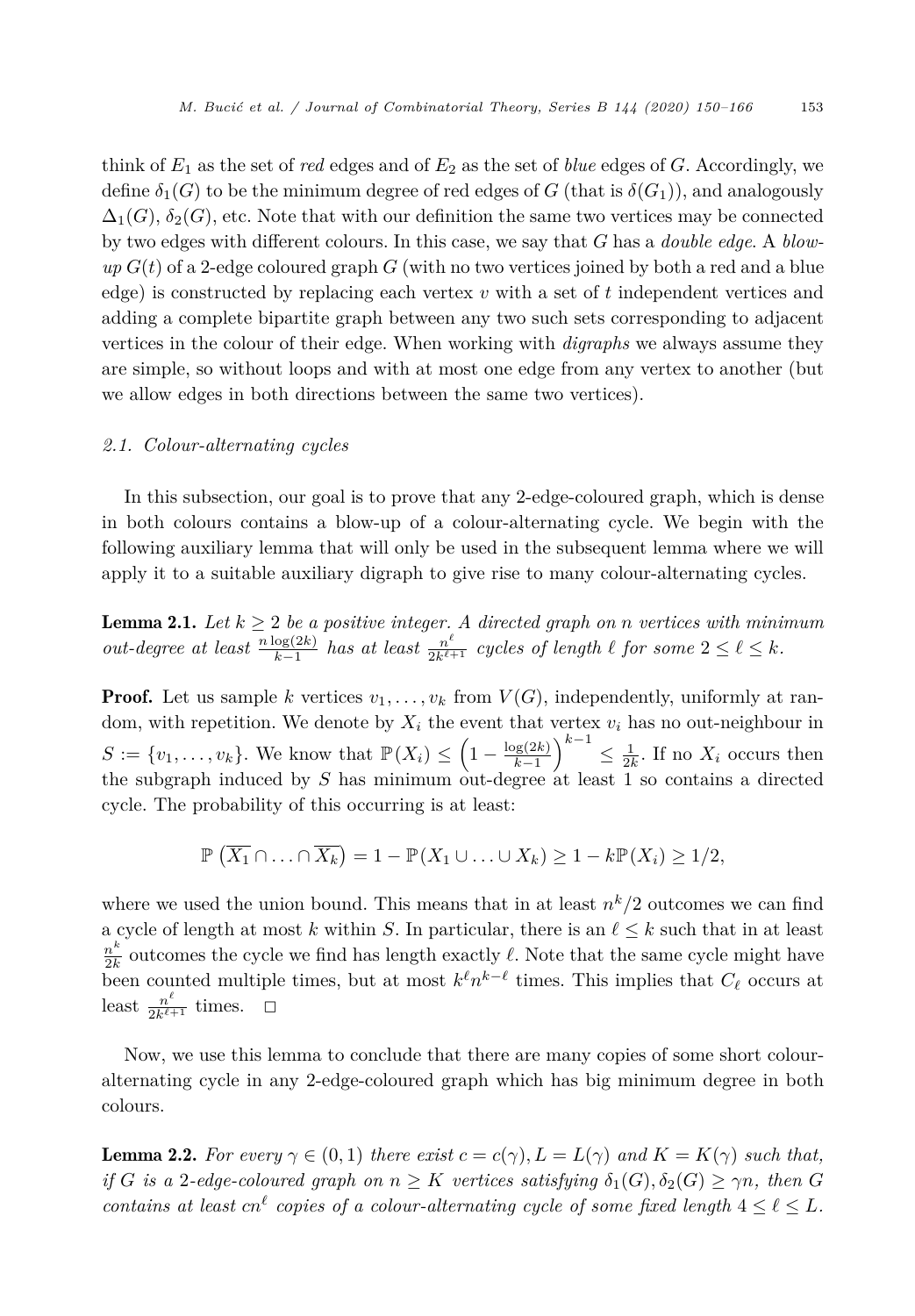<span id="page-4-0"></span>**Proof.** Let  $k = 8/\gamma^2 \log(8/\gamma^2)$  so that  $\gamma^2/4 \ge \log(2k)/(k-1)$ . We set  $L = 2k$ ,  $K = 8k/\gamma^2$ and  $c = (\gamma/2)^{2k}/(4k^{k+1})$ . We build a digraph *D* on the same vertex set as *G* by placing an edge from *v* to *u* if and only if there are at least  $\gamma^2 n/2$  vertices *w* such that *vw* is red and *wu* is blue.

Let us first show that every vertex of *D* has out-degree at least  $\gamma^2 n/4$ . There are at least  $\gamma n$  red neighbours of *v* and each has  $\gamma n$  blue neighbours so there are at least  $\gamma^2 n^2$ red-blue paths of length 2 starting at *v*. Let us assume that there are less than  $\gamma^2 n/2$ vertices *u* such that there are at least  $\gamma^2 n/2$  vertices *w* such that *vw* is red and *wu* is blue. In this case there are less than  $\gamma^2 n/2 \cdot n + n \cdot \gamma^2 n/2$  red-blue paths starting at *v* which is a contradiction. Note that we allowed  $u = v$  in the above consideration so we deduce that minimum out-degree in *D* is at least  $\gamma^2 n/2 - 1 \geq \gamma^2 n/4$ . The previous lemma implies that there is some  $\ell \leq k$  such that *D* contains at least  $n^{\ell}/(2k^{\ell+1})$  copies of  $C_{\ell}$ .

For any such cycle by replacing each directed edge by a red-blue path of *G* between its endpoints, ensuring we don't reuse a vertex, we obtain at least  $(\gamma^2 n/2 - \ell)(\gamma^2 n/2 (\ell - 1) \cdots (\gamma^2 n/2 - 2\ell + 1) \ge (\gamma/2)^{2\ell} n^{\ell}$  colour-alternating  $C_{2\ell}$ 's in *G*. Noticing that each such  $C_{2\ell}$  may arise in at most 2 different ways from a directed  $C_{\ell}$  of  $D$  we deduce that there are at least  $n^{\ell}/(2k^{\ell+1}) \cdot (\gamma/2)^{2\ell} n^{\ell}/2 \ge c(\gamma)n^{2\ell}$  colour-alternating  $C_{2\ell}$ 's in  $G$ .  $\Box$ 

The reason for formulating the above lemma is that we can deduce the existence of the blow-up of a cycle from the existence of many copies of this cycle using the hypergraph version of the celebrated Kővári-Sós-Turán theorem proved by Erdős in [\[4](#page-16-0)]:

**Theorem 2.3.** Let  $\ell, t \in \mathbb{N}$ . There exists  $C = C(\ell, t)$  such that any  $\ell$ -graph on *n* vertices with at least  $Cn^{\ell-1/t^{\ell}}$  edges contains  $K^{(\ell)}(t)$ , the complete  $\ell$ -partite hypergraph with parts *of size t, as a subgraph.*

We are now ready to find our desired blow-up.

**Lemma 2.4.** For every  $\gamma \in (0,1)$  and  $t \in \mathbb{N}$ , there exist positive integers  $L = L(\gamma)$  and  $K = K(\gamma, t)$  *such* that, if G is a 2-edge-coloured graph on  $n > K$  vertices satisfying  $\delta_1(G), \delta_2(G) \ge \gamma n$ , then *G* contains  $\mathcal{C}(t6^L)$  where *C* is a colour-alternating cycle with  $|V(C)| \leq L$ *.* 

**Proof.** Let  $L = L(\gamma), c = c(\gamma), K \geq K(\gamma)$  be parameters of Lemma [2.2](#page-3-0) so that we can find  $cn^{\ell}$  copies of a colour-alternating cycle of length  $4 \leq \ell \leq L$ . Let  $C = C(L, t6^L) \geq$  $C(\ell, t6^L)$  be the parameter given by Theorem 2.3. By assigning each vertex of  $V(G)$  into one of  $\ell$  parts uniformly at random we can find a partition of  $V(G)$  into  $V_1, \ldots, V_\ell$  such that there are  $cn^{\ell}/\ell^{\ell}$  colour-alternating cycles  $v_1 \ldots v_{\ell}$  with  $v_i \in V_i$ . We also know that at least half of these cycles always use edges of the same colour between all  $V_i$ ,  $V_{i+1}$ . We now build an  $\ell$ -graph *H* on the same vertex set as *G* whose edges correspond to sets of vertices of such colour-alternating cycles. So we know *H* has at least  $\frac{c}{2\ell^{\ell}} n^{\ell} \geq C n^{\ell-1/(\ell^{\ell} \cdot 6^{\ell} L)}$  many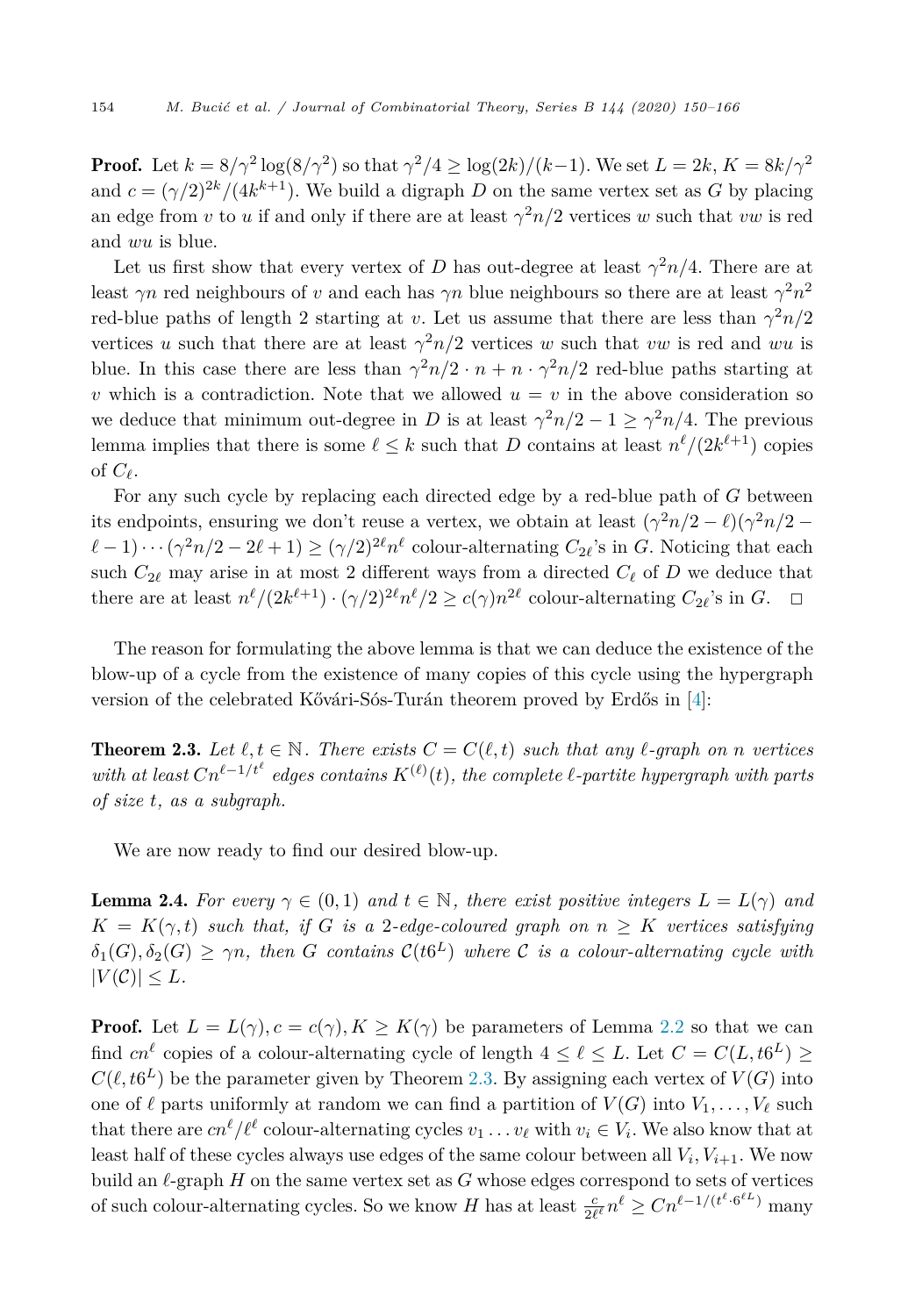<span id="page-5-0"></span>edges, by taking *K* large enough, depending on *t,L*. So Theorem [2.3](#page-4-0) implies that *H* contains  $K^{(\ell)}(t6^L)$  as a subgraph, which corresponds to a desired  $C(t6^L)$ .  $\Box$ 

#### *2.2. Ordered graphs*

In our arguments it will not be enough to just find a blow-up of a colour-alternating cycle as in the previous subsection; we will also care about the "order" in which the cycles are embedded. In this section we give some notation about ordered graphs and a result which we will need later.

An *ordered graph* is a graph together with a total order of its vertex set. Here, whenever *G* is a graph on an indexed vertex set  $V(G) = \{v_1, \ldots, v_n\}$ , we assume that *G* is ordered by  $v_i \le v_j \iff i \le j$ . An *ordered subgraph* of an ordered graph *G* is a subgraph of *G* that is endowed with the order that is induced by *G* and if not stated otherwise, we assume that subgraphs of *G* are always endowed with that order. For us, two vertices *u < v* of an ordered graph *G* are called *neighbouring*, if the set of vertices between *u* and *v*, that is  $\{x \in V(G) | u \leq x \leq v\}$ , is either just  $\{u, v\}$  or the whole vertex set  $V(G)$ .

Given an ordered graph *G* we say a blow-up  $H = G(k)$  of *G* is *ordered consistently* if for any  $x, y \in V(H)$  which belong to parts of the blow-up coming from vertices  $u, v \in G$ respectively we have  $x \leq_H y$  iff  $u \leq_G v$ .

**Lemma 2.5.** Let  $t, L \in \mathbb{N}$ , H be a graph on L vertices and  $H(t2^L) \subseteq G$  for an ordered *graph G. There exists an ordering of H for which the consistently ordered H*(*t*) *is an ordered subgraph of G.*

**Proof.** We prove the result by induction on  $L$ , where the  $L = 1$  case is immediate. Let  $\{V_1, \ldots, V_L\}$  be the clusters of vertices of  $H(t2^L)$ , so  $|V_i| = t2^L$ . Let  $w_1, \ldots, w_p$  be the median vertices of the sets  $V_1, \ldots, V_p$  with respect to the ordering of  $H(t2^L)$  induced by *G* and assume without loss of generality that  $w_1$  is the smallest of them. We now throw away all vertices of  $V_1$  that are larger than  $w_1$  and all vertices of  $V_i$  that are smaller than  $w_i$  for  $i \geq 2$ . This leaves us with *L* sets  $\{W_1, \ldots, W_L\}$  of size  $\lfloor |V_i|/2 \rfloor = t2^{L-1}$ with the property that  $v_1 \in W_1, v_i \in W_i \implies v_1 <_{G} w_1 <_{G} w_i <_{G} v_i$  for all  $i \geq 2$ . If  $v \in H$  corresponds to  $V_1$  and we denote  $H' = H - v$  then  $\mathcal{W} = \{W_2, \ldots, W_L\}$  spans  $H'(t2^{L-1}) \subseteq G \setminus V_1$ . By the induction hypothesis we can find a consistently ordered  $H'(t)$  as an ordered subgraph of  $G \setminus V_1$  which together with any subset of size *t* of  $W_1$ gives the desired consistently ordered  $H(t)$  in  $G$ .  $\Box$ 

#### 3. Proof of Theorem [1.3](#page-2-0)

#### *3.1. Constructing an auxiliary graph*

Throughout the whole section, let *G* be a Hamiltonian graph on *n* vertices. First of all, let us fix a Hamilton cycle *H* of *G* and name the vertices of *G* such that  $H = v_1v_2 \ldots v_nv_1$ .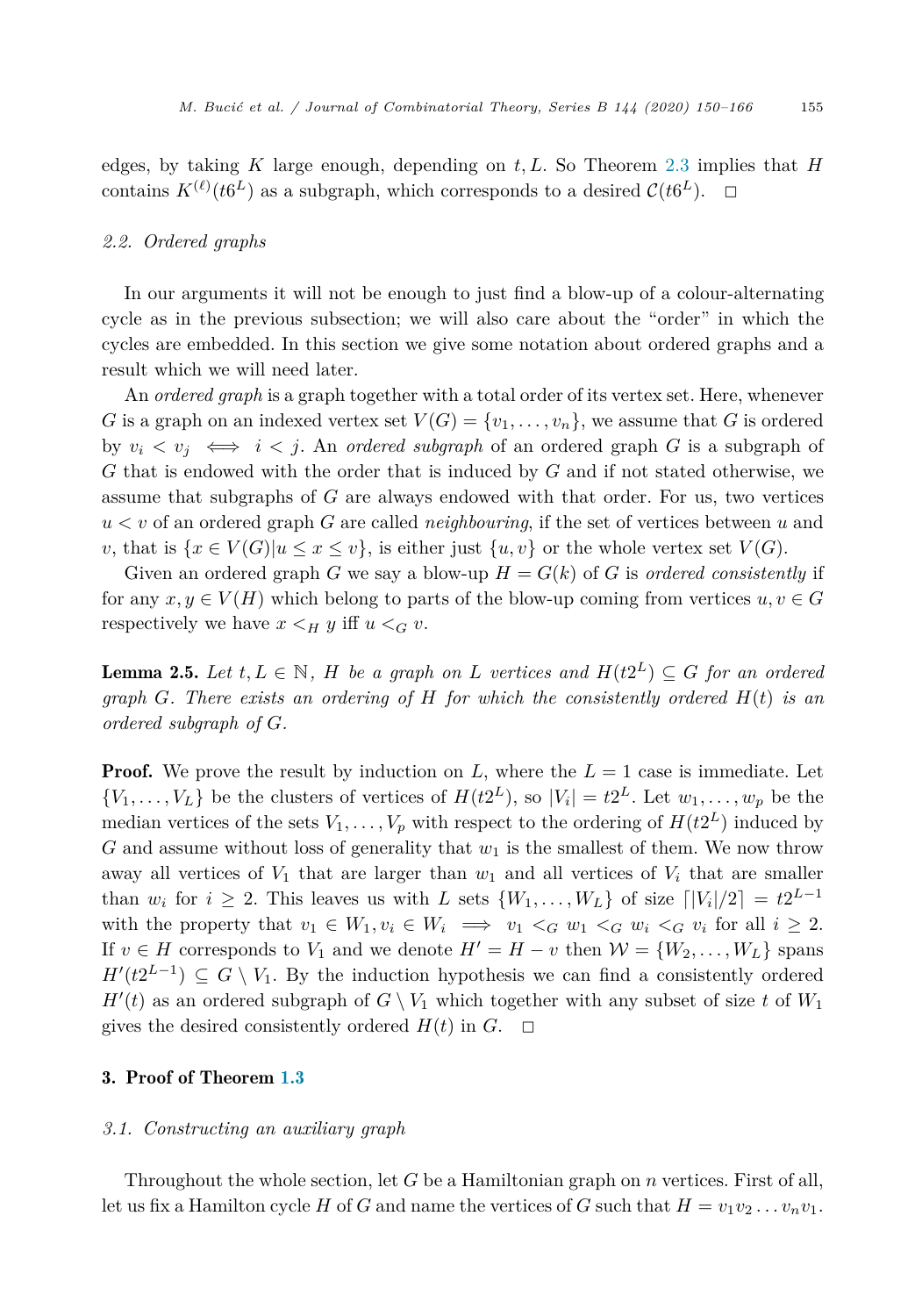<span id="page-6-0"></span>We assume that *G* is ordered according to this labelling. Also, let us denote the edges of *H* by  $e_1, e_2, \ldots, e_n$  such that  $e_1 = v_1v_2, \ldots, e_n = v_nv_1$ . In all our following statements, we will identify  $v_{n+1}$  and  $v_1$ , and more generally  $v_i$  and  $v_j$ , as well as  $e_i$  and  $e_j$ , if *i* and *j* are congruent modulo *n*. Furthermore, since we can always picture *G* as a large cycle with some edges inside it, we call all the edges that are not part of *H*, the *inner edges* of *G*.

Our goal is to find a 2-factor with a fixed number of cycles in *G*. Note that, if *G* is dense, it is not hard to find a large collection of vertex-disjoint cycles in *G*. The difficulty lies in the fact that we want this collection to be spanning while still controlling the exact number of cycles. Naturally, we have to rely on the Hamiltonian structure of *G* to give us such a spanning collection of cycles. Indeed, when building these cycles we will try to use large parts of the Hamilton cycle *H* as a whole and connect them correctly using some inner edges of *G*. It is convenient for our approach to construct an auxiliary graph *A* out of *G*, that captures the information we need about the inner edges of *G*.

**Definition 3.1.** Given the setup above, we define the *auxiliary graph*  $A = A(G, H)$  as the following ordered, 2-edge-coloured *n*-vertex graph:

- 1. Every vertex of A corresponds to exactly one edge of H, thus we have  $V(A)$  =  ${e_1, \ldots, e_n}$  and we order the vertices of *A* according to this labelling;
- 2. two vertices  $e_i = v_i v_{i+1}$  and  $e_j = v_j v_{j+1}$  of *A* are connected with a red edge if there is an inner edge of *G* connecting  $v_{i+1}$  and  $v_{i+1}$ ;
- 3. similarly, the vertices  $e_i$  and  $e_j$  of A are connected with a blue edge if there is an inner edge of *G* connecting  $v_i$  and  $v_j$ .

Throughout this section, let  $A = A(G, H)$  for our fixed G and H. Note that, by the above definition, every edge  $\ell \in E(A)$  corresponds to a unique inner edge *e* of *G*. In the following, we denote this edge by  $e(\ell) \in E(G)$ . To be precise, if  $\ell = e_i e_j$ , then  $e(\ell) := v_{i+1}v_{j+1}$  if  $\ell$  is a red edge and  $e(\ell) := v_iv_j$  if  $\ell$  is a blue edge. Conversely, every inner edge of *G* corresponds to exactly one red edge and to one blue edge of *A*. This leads to the following observation:

**Observation 3.2.** For  $i \in \{1, ..., n\}$ , we have  $d_1^A(e_i) = d^G(v_{i+1}) - 2$  and  $d_2^A(e_i) = d^G(v_i) - 2$ 2*. In particular, we have*  $\delta_1(A) = \delta_2(A) = \delta(G) - 2$ *.* 

In Fig. [1](#page-7-0) we give an example of a Hamiltonian graph and its corresponding auxiliary graph.

The motivation for defining *A* just as above is given by the fact that 2-regular (possibly non-spanning!) subgraphs  $S \subseteq A$  satisfying some extra conditions naturally correspond to a 2-factor in *G*. Recall that in our setting, two vertices  $e_i$  and  $e_j$  of *A* are neighbouring if |*i* − *j*| ≡ 1 (modulo *n*). Let us make the following definition: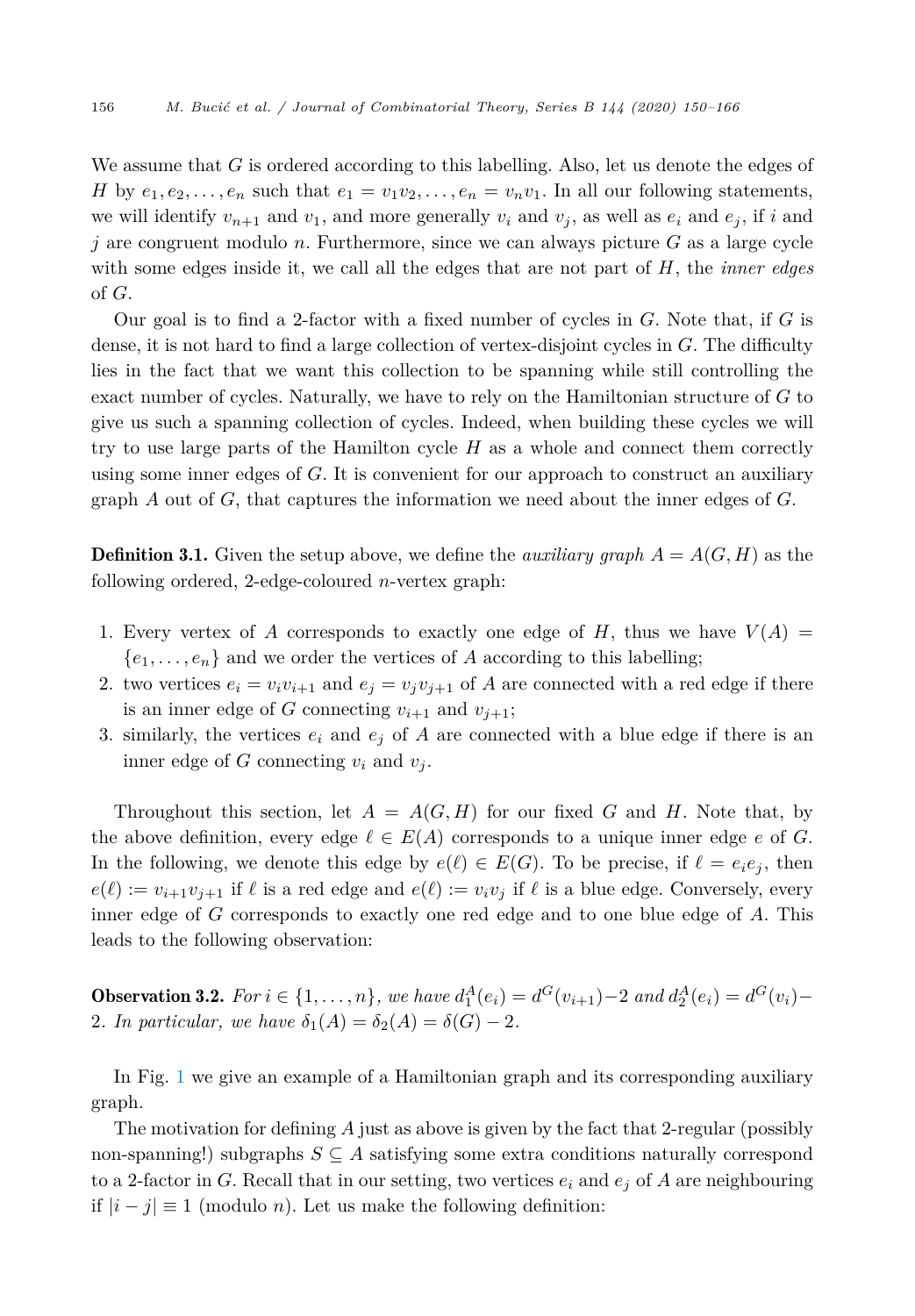<span id="page-7-0"></span>

Fig. 1. Let us call the left graph *G* and fix its Hamilton cycle  $H = v_1 \dots v_8 v_1$ . Then the graph on the right is the auxiliary graph  $A(G, H)$ .

**Definition 3.3.** Given the same setup as above and a subgraph  $S \subseteq A$  that is a union of vertex-disjoint colour-alternating cycles without neighbouring vertices (i.e. if  $e_i \in V(S)$ ) then  $e_{i-1}, e_{i+1} \notin V(S)$ , we define its corresponding subgraph  $F(S) \subseteq G$  as follows:

- 1.  $V(F(S)) := V(G);$
- 2. the edges of  $F(S)$  are all the edges of  $H$  except for those that correspond to vertices of *S*. Additionally, for every edge  $\ell \in E(S)$ , let the corresponding inner edge  $e(\ell)$  be an edge of  $F(S)$  too. That is,  $E(F(S)) := (\{e_1, \ldots, e_n\} \setminus V(S)) \cup \{e(\ell) \mid \ell \in E(S)\}.$

**Lemma 3.4.** *If*  $S \subseteq A$  *is a union of vertex-disjoint colour-alternating cycles without neighbouring vertices, then*  $F(S) \subseteq G$  *is a* 2*-factor.* 

In order to illustrate the above definitions, consider the Hamiltonian graph given in Fig. 1 and the subgraphs  $S_1$  and  $S_2$  of the corresponding auxiliary graph where  $S_1$  is just the cycle  $e_2e_4e_6e_8e_2$  and  $S_2$  is the union of the cycles  $e_1e_3e_1$  and  $e_5e_7e_5$ . Their corresponding [2](#page-8-0)-factors  $F(S_1)$  and  $F(S_2)$  are shown as dashed in Fig. 2. Note that they use the same inner edges of *G* but still have different numbers of cycles.

**Proof of Lemma 3.4.** Since  $F := F(S)$  consists of exactly *n* edges, it suffices to show that  $\delta(F) \geq 2$ . Let  $v_j$  be an arbitrary vertex of *F*. We distinguish two cases: If both edges  $e_{j-1}, e_j \notin V(S)$ , then  $e_{j-1}, e_j \in E(F)$  and  $v_j$  is incident to  $e_{j-1}$  and  $e_j$  in F. Else, exactly one of the edges  $e_{j-1}$  and  $e_j$  is a vertex of *S* since *S* contains no neighbouring vertices. In this case we use the fact that every vertex  $e_i$  of S is incident to a red edge  $\ell_i$ and to a blue edge  $\ell'_i$ . Hence, by Definition 3.3, either  $e_{j-1} \in S$  and  $e_j \notin S$  in which case *v*<sup>*j*</sup> is incident to *e*<sup>*j*</sup> and *e*( $\ell_{j-1}$ ) in *F* or *e*<sub>*j*−1</sub> ∉ *S* and *e*<sub>*j*</sub> ∈ *S* in which case *v*<sub>*j*</sub> is incident to  $e_{j-1}$  and  $e(\ell'_j)$  in *F*. In both cases these two edges are distinct as one of them is an inner edge of *G* and the other one is not.  $\Box$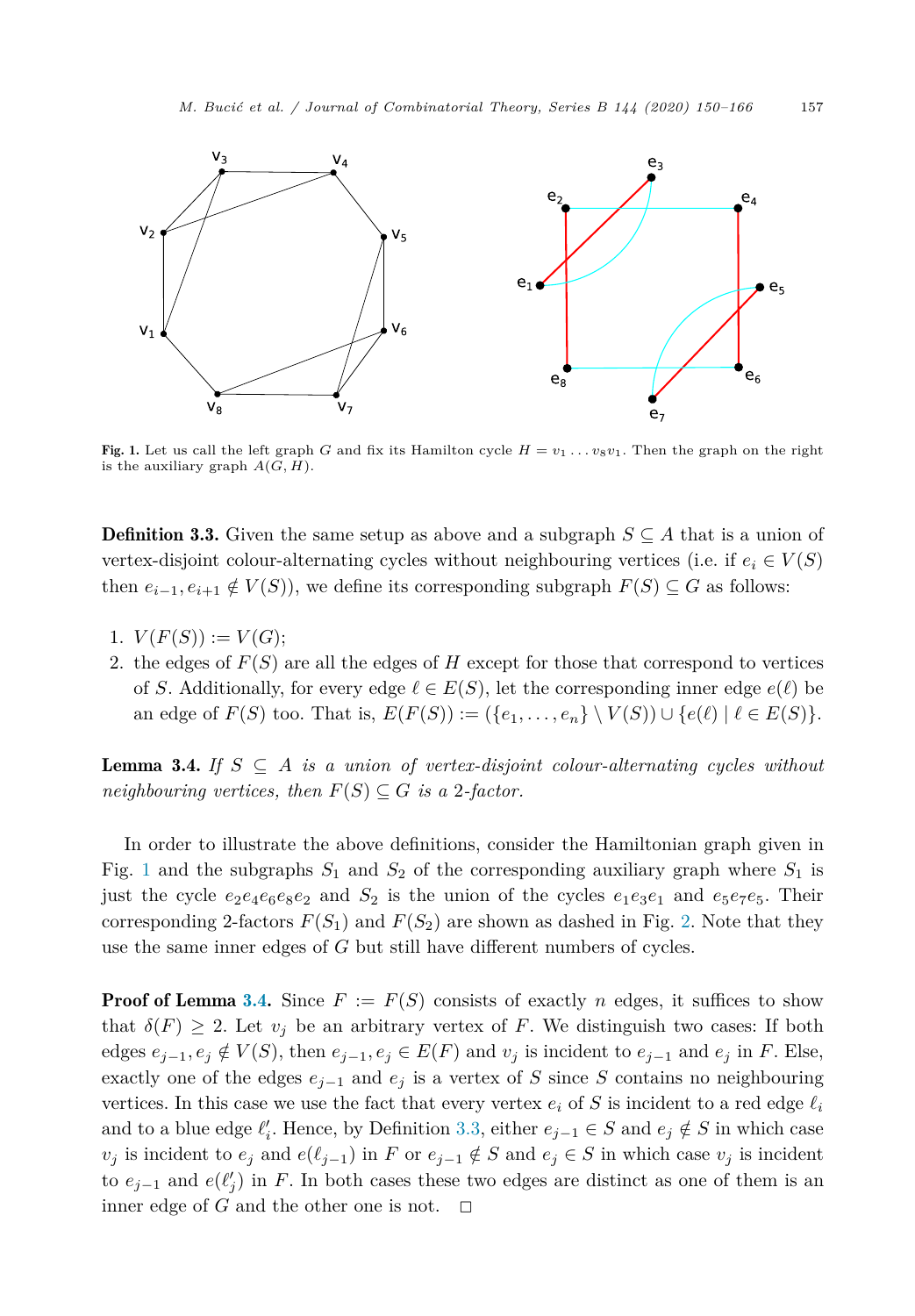<span id="page-8-0"></span>

**Fig. 2.** 2-factors  $F(S_1)$  and  $F(S_2)$  used in the illustration above.

We note that *F*(*S*) does not only depend on the structure of *S* but also on the order in which *S* is embedded within *A*. However, it is immediate that if *S* is embedded in auxiliary graphs of two Hamiltonian graphs (possibly with different number of vertices) in the same order then  $F(S)$  has the same number of cycles in both cases.

**Observation 3.5.** Let  $A_1 = A(G_1, H_1)$  and  $A_2 = A(G_2, H_2)$ . Let  $S_1$  and  $S_2$  be disjoint *unions of colour-alternating cycles without neighbouring vertices, which are isomorphic as coloured subgraphs of A*<sup>1</sup> *and A*<sup>2</sup> *whose corresponding vertices appear in the same order along*  $H_1$  *and*  $H_2$ *. Then*  $F(S_1)$  *and*  $F(S_2)$  *consist of the same number of cycles.* 

We remark that it is not always true that all 2-factors of  $G$  arise as  $F(S)$  for some *S* ⊆ *A*.

### *3.2. Controlling the number of cycles*

It is not hard to see that the auxiliary graph *A* (of a graph with a big enough minimum degree) must contain a colour-alternating cycle *C*, which corresponds to a 2-factor  $F(C) \subseteq G$  by Lemma [3.4](#page-7-0) (disregarding, for the moment, the issue of *C* containing neighbouring vertices). However, it is not at all obvious how to generally determine the number of components of  $F(C)$ . We begin by giving a rough upper bound.

**Observation 3.6.** *If*  $C \subseteq A$  *is a non-empty colour-alternating cycle of length L* without  $\mathcal{L}$  *neighbouring vertices, then the number of components of the corresponding* 2-factor  $F(C)$ *is at most L.*

**Proof.** Note that the 2-factor  $F(C)$  contains exactly L inner edges and, since  $F(C) \neq H$ , each cycle of *F*(*C*) must contain at least one inner edge (in fact, at least two in our setting).  $\Box$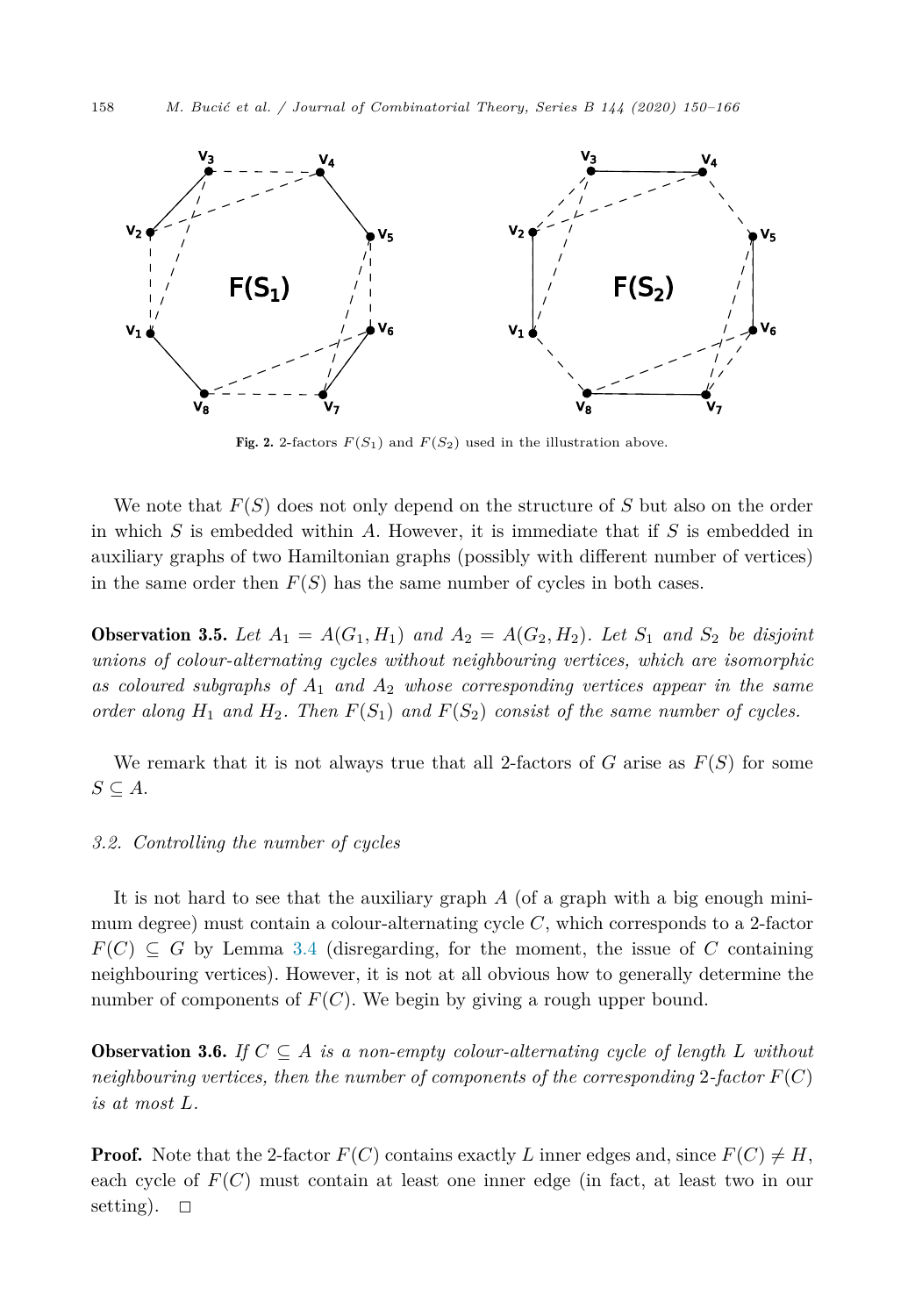<span id="page-9-0"></span>However, in order to prove Theorem [1.3](#page-2-0), we need to be able to show the existence of a 2-factor consisting of exactly *k* cycles, for a fixed predetermined number *k*. This is where we are going to make use of Lemmas [2.4](#page-4-0) and [2.5](#page-5-0) which allow us to find a consistently ordered blow-up of *C*. This will give us the freedom to find slight modifications of *C* with different numbers of cycles in *F*(*C*).

#### *3.2.1. Going up*

In this subsection we give a modification of a union of colour-alternating cycles which will have precisely one more cycle in its corresponding 2-factor.

**Definition 3.7.** Let *S* be a disjoint union of colour-alternating cycles with  $V(S)$  =  $\{s_1, \ldots, s_m\}$  and let C be a cycle of S. We construct a 2-edge-coloured ordered graph  $U(S, C)$  as follows:

- 1. Start with a copy of *S* and for every  $s_i \in V(C)$ , add a vertex  $s_{i+1/2}$ ;
- 2. For every red or blue edge  $s_i s_j \in E(C)$ , add an edge  $s_{i+1/2} s_{i+1/2}$  of the same colour;
- 3. Order the resulting graph according to the order of the indices of its vertices.

Given a 2-edge-coloured ordered graph *U*, we say that *U* is a *going-up version* of *S*, if there exists a component *C* of *S* such that *U* and  $U(S, C)$  are isomorphic 2-edge-coloured ordered graphs.

In other words  $U(S, C)$  consists of *S* with an additional copy of *C* ordered in such a way that the vertices of the new copy of *C* immediately follow their corresponding vertices of the original copy of *C*. In particular, *U* is also a disjoint union of colouralternating cycles and is an ordered subgraph of a consistently ordered *S*(2). Note if *S* contains no double edges, neither does *U*.

Fig. [3](#page-10-0) shows what a going-up version *U* of *S* looks like if *S* is just a colour-alternating *C*<sub>[4](#page-10-0)</sub>. Fig. 4 shows what the corresponding 2-factors look like (assuming  $S \subseteq U \subseteq A$ ). Note that the dashed cycles of  $F(U)$  have the same structure as the dashed cycles in  $F(S)$  but  $F(U)$  additionally has a new bold cycle. We now show that a similar situation occurs in general.

**Lemma 3.8** *(Going up).* Let  $S \subseteq A$  *be a disjoint union of colour-alternating cycles without neighbouring vertices and let U be an ordered subgraph of A without neighbouring vertices that is a going-up version of*  $S$ *. Then, the* 2-factor  $F(U) \subseteq G$  *has exactly one component more than*  $F(S)$ *.* 

**Proof of Lemma 3.8.** For an edge  $e = v_k v_{k+1} \in H$  we let  $v^+(e) = v_{k+1}$  and  $v^-(e) = v_k$ . We denote the vertices of *S* by  $s_1, \ldots, s_m$  according to their order in *A*. Let *C* be a colour-alternating cycle  $s_{j_1} \ldots s_{j_k} s_{j_1}$  in *S* for which  $U = U(S, C)$ . Let us denote the vertices of *U* by  $u_1, \ldots, u_m$  and  $u_{j_1+1/2}, \ldots, u_{j_k+1/2}$  as they appear along *H* such that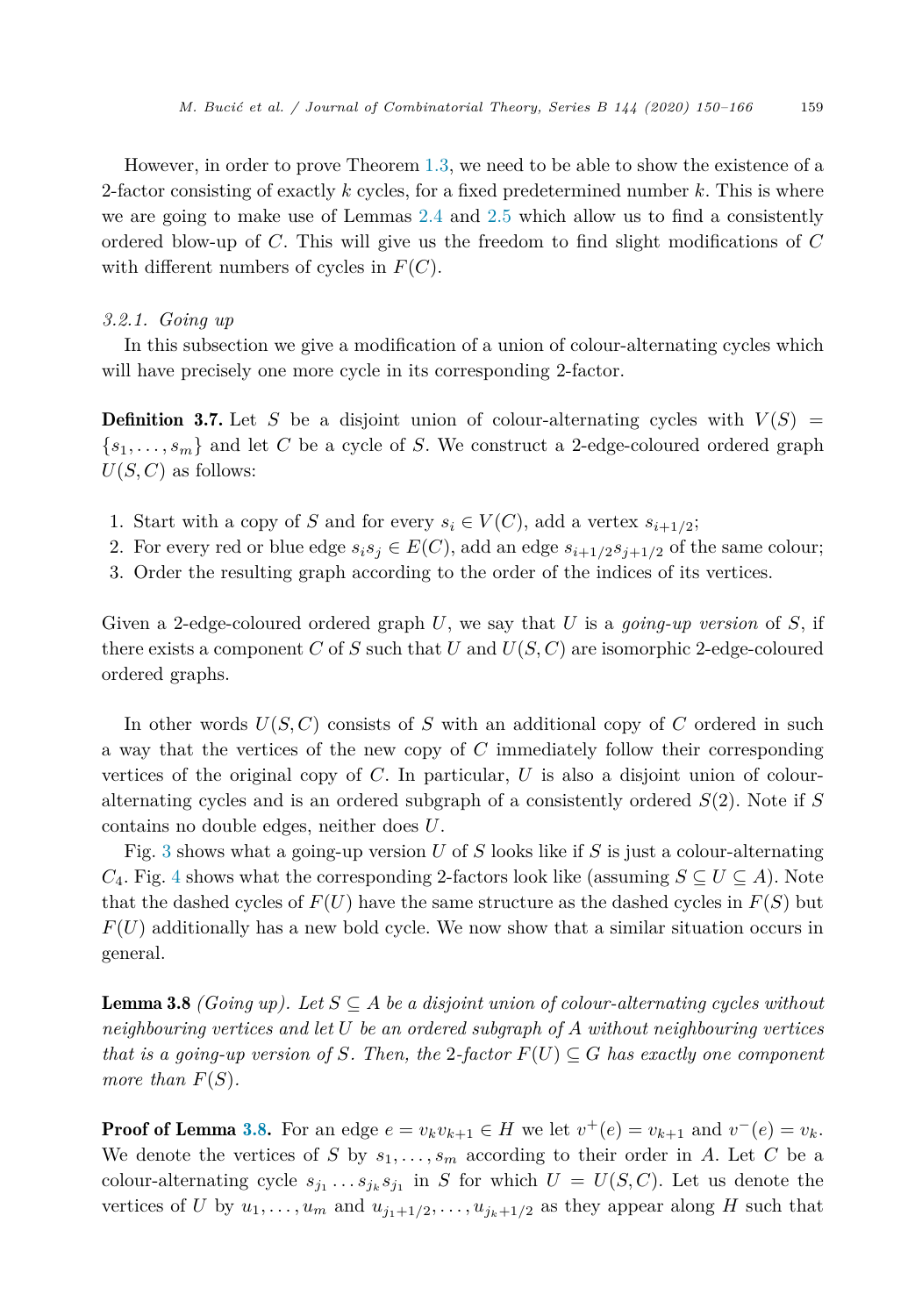

Fig. 3. A colour-alternating cycle *S* and a going-up version of it *U*.



Fig. 4. 2-factors corresponding to *U* and *S* given in Fig. 3.

 $u_1, \ldots, u_m$  make a copy of *S* and  $u_{j_1}, \ldots, u_{j_k}$  correspond to *C*. The vertices  $v^+(u_{j_i})$  and *v*<sup>−</sup>( $u_{j_i+1/2}$ ) are connected in *F*(*U*) by paths  $P_i$  ⊆ *H* for  $i \in \{1, ..., k\}$ . Furthermore, since *C* is a colour-alternating cycle either  $v^+(u_{j_i})v^+(u_{j_{i+1}}) \in E(G)$  for all odd *i* and *v*<sup>−</sup>( $u_{j_i+1/2}$ )*v*<sup>−</sup>( $u_{j_{i+1}+1/2}$ ) ∈ *E*(*G*) for all even *i* or vice versa in terms of parity. This means that taking all  $P_i$  and these edges we obtain one cycle

$$
Z := v^+(u_{j_1})v^+(u_{j_2})P_2v^-(u_{j_2+1/2})v^-(u_{j_3+1/2})P_3v^+(u_{j_3})\dots
$$
  

$$
P_kv^-(u_{j_k+1/2})v^-(u_{j_1+1/2})P_1v^+(u_{j_1}) \in F(U),
$$

if *C* starts with a red edge (which is exactly the bold cycle in the example shown in Fig. 4) or

$$
Z := v^{-}(u_{j_1+1/2})v^{-}(u_{j_2+1/2})P_2v^{+}(u_{j_2})v^{+}(u_{j_3})P_3v^{-}(u_{j_{3+1/2}})\dots
$$
  

$$
P_kv^{+}(u_{j_k})v^{+}(u_{j_1})P_1v^{-}(u_{j_1+1/2}) \in F(U),
$$

if *C* starts with a blue edge.

Let us now consider the graph  $G'$  that is obtained from  $G$  by deleting  $Z$  (including all edges incident to vertices of *Z*) and adding the edges  $S_{j_i} = v^-(u_{j_i})v^+(u_{j_i+1/2})$ 

<span id="page-10-0"></span>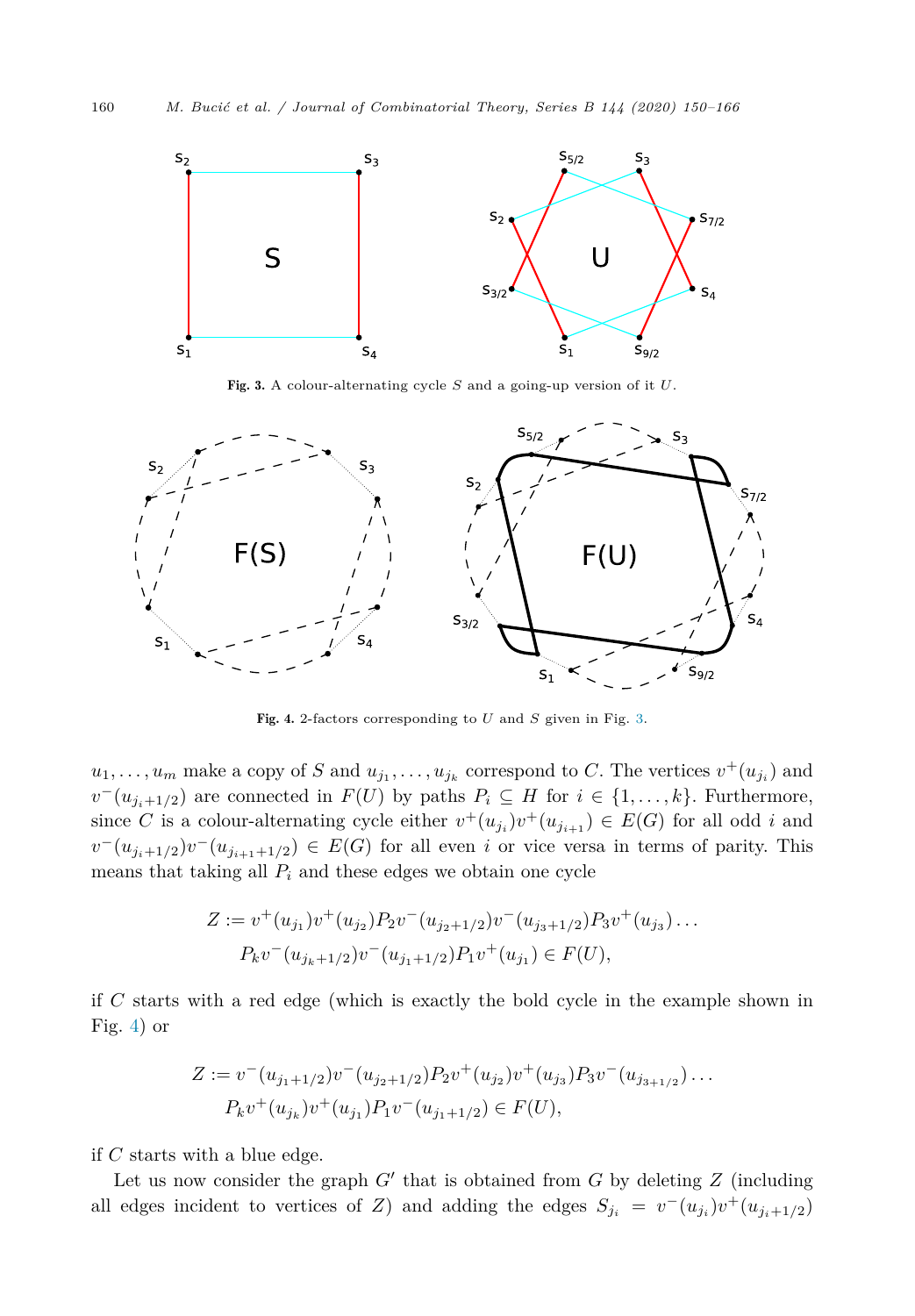<span id="page-11-0"></span>for  $i \in \{1, \ldots, k\}$ . Let *H'* be the Hamilton cycle of *G'* made of *H* and  $S_j$ 's ordered according to the order of *G*. We claim that sending the vertices  $s_i$  to  $S_i$  if  $s_i \in C$  and to  $u_i$  otherwise for  $i \in \{1, \ldots, m\}$  gives an order-preserving isomorphism from *S* to its image  $S'$  ⊆  $A(G', H')$ . Indeed, if  $s_i, s_j \notin C$ , then the fact that  $u_iu_j$  is a red or a blue edge whenever  $s_i s_j$  is a red or a blue edge just follows from Definition [3.7.](#page-9-0) Furthermore, if  $s_{j_i}s_{j_{i+1}}$  is a red edge for  $i \in \{1, ..., k\}$ , then  $v^+(s_{j_i+1/2})$  is adjacent to  $v^+(s_{j_{i+1}+1/2})$ , which means that  $S_i S_{i+1}$  is a red edge. This works analogously for blue edges of *C*, which shows the claim. Hence, by Observation [3.5,](#page-8-0) the 2-factor  $F(S')$  in  $G'$  has the same number of components as  $F(S)$  in *G*. However, since  $F(S')$  is by definition just  $F(U) \setminus Z$ , this completes the proof.  $\Box$ 

#### *3.2.2. Going down*

We now turn to the remaining case when we want to find a 2-factor with less components than one that we already found.

**Definition 3.9.** Let  $S \subseteq A$  be a disjoint union of colour-alternating cycles without neighbouring vertices. We say that a vertex  $e_k \in V(A)$  separates components of  $F(S)$  if the vertices  $v_k$  and  $v_{k+1}$  lie in different connected components of  $F(S)$ .

Observation 3.10. *If F*(*S*) *has more than one connected component, then at least one vertex of S separates components.*

**Proof.** Since  $F(S)$  is not connected there must exist vertices  $v_k, v_{k+1}$  of *H* belonging to different components of  $F(S)$ . Let  $e_k = v_k v_{k+1}$  so  $e_k \notin E(F(S))$ . Since the only edges of *H* (that is vertices of *A*) that are not in  $E(F(S))$  are vertices of *S*,  $e_k$  is the desired separating vertex.  $\Box$ 

We are now ready to construct a going-down version of *S* giving rise to a 2-factor with one less cycle.

**Definition 3.11.** Let *S* be a disjoint union of colour-alternating cycles with  $V(S)$  =  $\{s_1, \ldots, s_m\}$ . For any  $s_k \in V(S)$  we construct the 2-edge-coloured ordered graph  $D = D(S, s_k)$  as follows:

- 1. Start with a copy of *S* and for every vertex  $s_i$  in the cycle  $C \subseteq S$  that contains  $s_k$ , add the vertices  $s_{i+1/3}$  and  $s_{i+2/3}$  to *D*;
- 2. if  $i, j \neq k$  and if  $s_i s_j$  is a red or a blue edge of *S*, then add the edges  $s_{i+1/3} s_{j+1/3}$ and  $s_{i+2/3}s_{i+2/3}$  of the same colour to *D*;
- 3. if  $s_i s_k$  is the blue edge of *S* incident to  $s_k$ , then delete it and add the blue edges  $s_i s_{k+1/3}, s_{i+1/3} s_{k+2/3}$  and  $s_{i+2/3} s_k$  to *D*;
- 4. if  $s_i s_k$  is the red edge of *S* incident to  $s_k$ , then add the red edges  $s_{i+1/3} s_{k+2/3}$  and  $s_{i+2/3} s_{k+1/3}$  to *D*;
- 5. order the resulting graph according to the order of the indices of its vertices.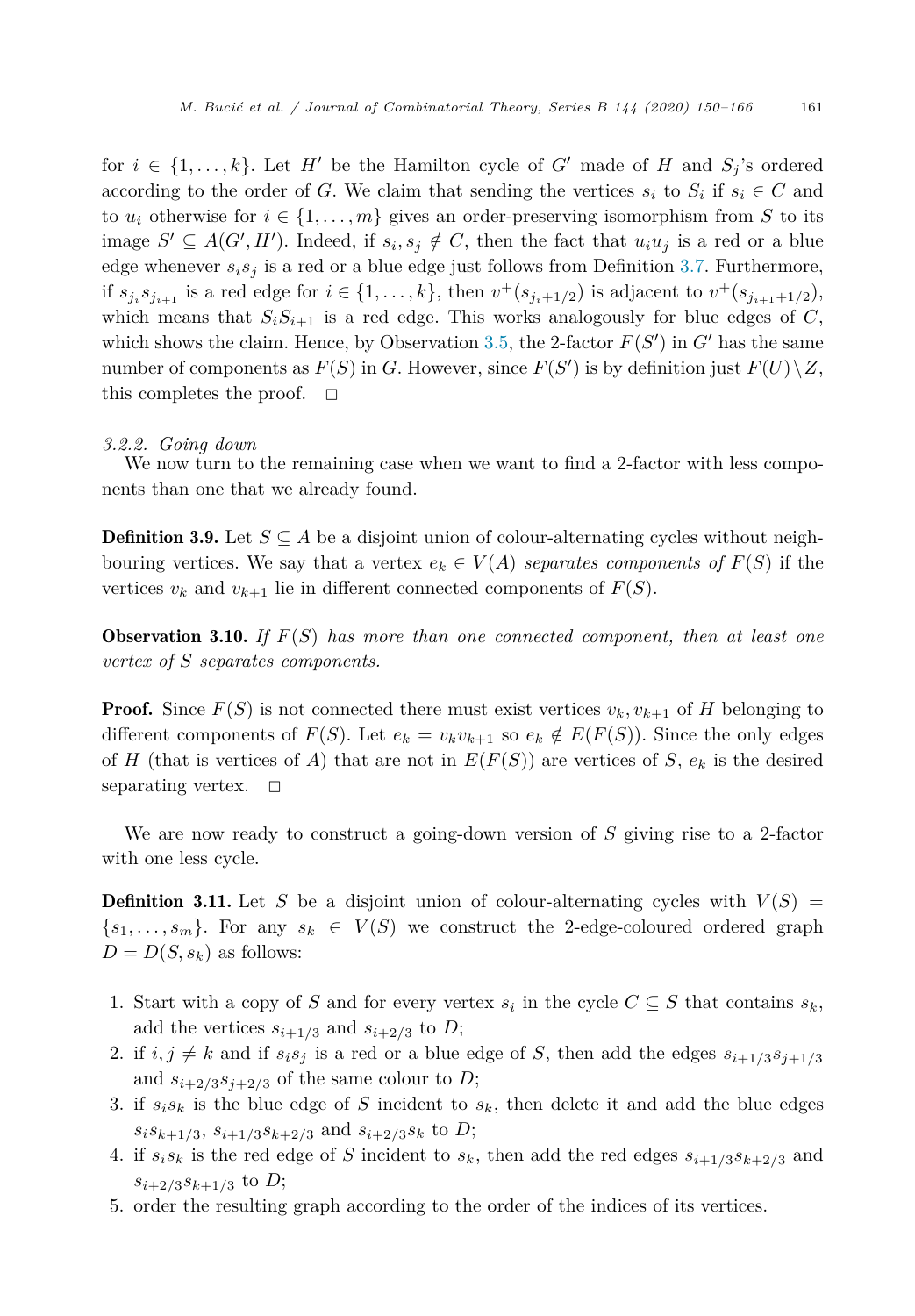<span id="page-12-0"></span>

Fig. 5. A colour-alternating cycle *S* and a going-down version of it  $D(S, s_1)$ .



Fig. 6. 2-factors corresponding to *U* and  $D(S, s_1)$  given in Fig. 5.

Let  $S \subseteq A$  be a disjoint union of colour alternating cycles without neighbouring vertices, so that *F*(*S*) exists. We say that a 2-edge-coloured ordered graph *D* is a *going-down version* of *S* if there exists a vertex  $s_k$  that separates components of  $F(S)$  such that *D* and  $D(S, s_k)$  are isomorphic 2-edge-coloured ordered graphs.

In other words  $D = D(S, s_k)$  consists of a copy of *S* with added two copies of the cycle containing  $s_k$  where the edges incident to  $s_k$  and its copies are rewired in a certain way. It is easy to see that every vertex of *D* is still incident to exactly one edge of each colour so is still a disjoint union of colour-alternating cycles. Note also that *D* is an ordered subgraph of consistently ordered *S*(3). If *S* contained no double edges neither does *D*.

Fig. 5 shows a going-down version  $D = D(S, s_1)$  for *S* on  $\{s_1, \ldots, s_4\}$  being again a colour-alternating  $C_4$ . Note that  $F(D)$ , shown in Fig. 6, contains two paths, marked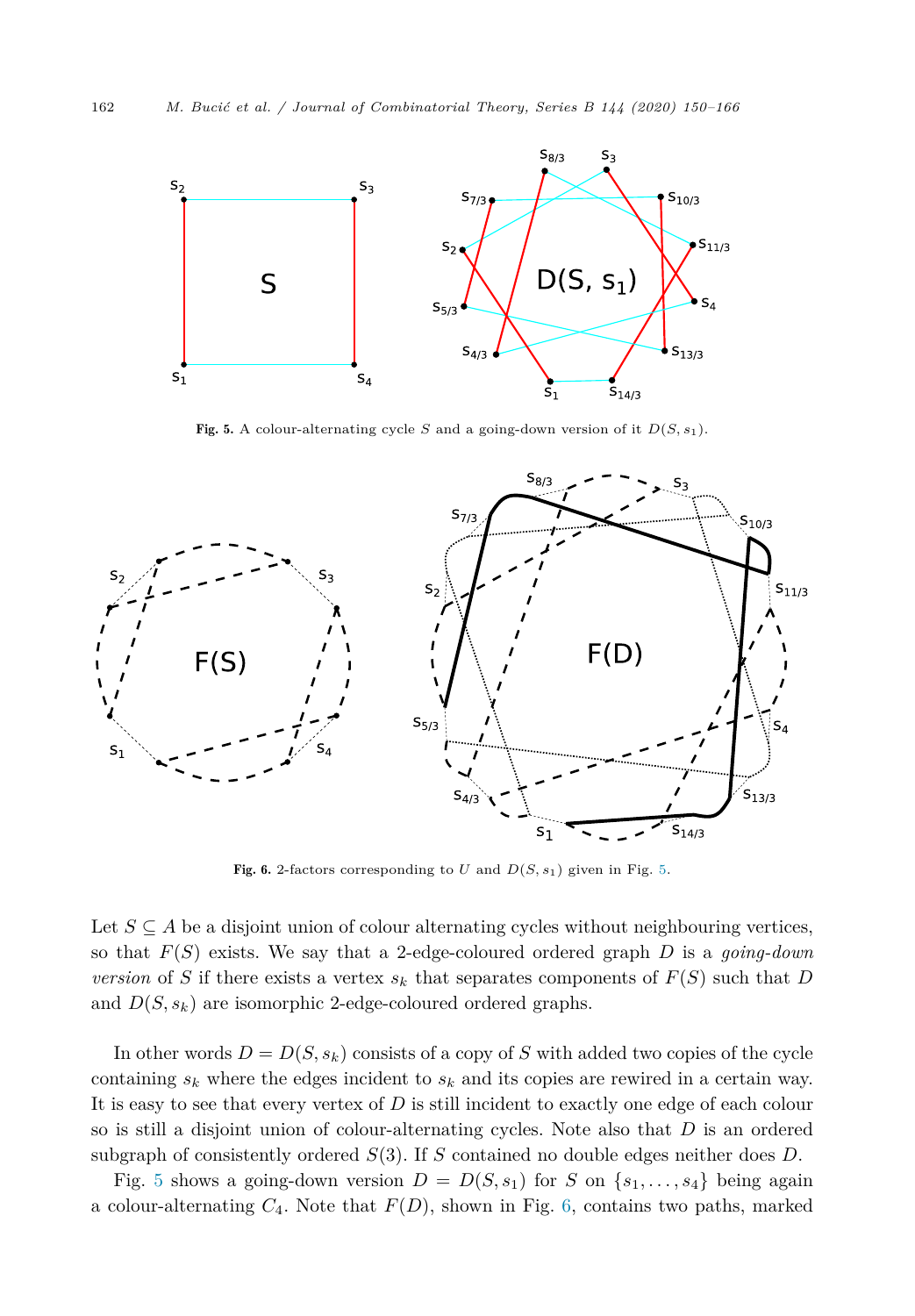<span id="page-13-0"></span>as dotted and bold, that connect the two dashed parts of *F*(*D*) that resemble the two disjoint cycles of *F*(*S*), into a single cycle. We will show that this occurs in general.

Lemma 3.12 *(Going down). Let S* ⊆ *A be a disjoint union of colour-alternating cycles without neighbouring vertices and let D be an ordered subgraph of A without neighbouring vertices* that is a going-down version of S. Then the 2-factor  $F(D) \subseteq G$  consists of one *cycle less than*  $F(S)$ *.* 

**Proof.** For an edge  $e = v_k v_{k+1} \in H$  we let  $v^+(e) = v_{k+1}$  and  $v^-(e) = v_k$ . We denote the vertices of *S* by  $s_1, \ldots, s_m$  where  $D = D(S, s_1)$  and  $s_1$  separates components of  $F(S)$ . We denote the vertices of D by  $d_1, ..., d_m$  and  $d_{4/3}, d_{5/3}, d_{j_1+1/3}, d_{j_1+2/3}, ..., d_{j_k+2/3}$  as they appear along *H* such that  $d_1, \ldots, d_m$  make a copy of *S* in which  $d_1$  corresponds to *s*<sub>1</sub> and  $d_1, d_{j_1}, \ldots, d_{j_k}$  to the cycle  $C = s_1 s_{j_1} \ldots s_{j_k} s_1$  of *S*.

The vertices  $v^+(d_{j_i})$  and  $v^-(d_{j_i+1/3})$  as well as the vertices  $v^+(d_{j_i+1/3})$  and *v*<sup>−</sup>( $d_{i,i+2/3}$ ) in *F*(*D*) are connected by paths  $P_i$  ⊆ *H* and  $Q_i$  ⊆ *H* respectively for all *i* ∈ {1, ..., *k*}.

If *C* begins by a red edge then

$$
P := v^+(d_1)v^+(d_{j_1})P_1v^-(d_{j_1+1/3})v^-(d_{j_2+1/3})P_2v^+(d_{j_2})\dots
$$
  

$$
P_kv^-(d_{j_k+1/3})v^-(d_{5/3}) \in F(D),
$$

where  $v^+(d_1)v^+(d_{j_1}) \in F(D)$  by Definition [3.11](#page-11-0) part 4;  $v^-(d_{j_k+1/3})v^-(d_{5/3}) \in F(D)$  by part 3 and edges between paths  $P_i$  are in  $F(D)$  by part 2 in the same way as in the going up case. Similarly,

$$
Q := v^+(d_{5/3})v^+(d_{j_1+1/3})Q_1v^-(d_{j_1+2/3})v^-(d_{j_2+2/3})Q_2v^+(d_{j_2+1/3})\dots
$$
  

$$
Q_kv^-(d_{j_k+2/3})v^-(d_1) \in F(D)
$$

On the other hand if *C* begins by a blue edge then we have

$$
P := v^-(d_{5/3})v^-(d_{j_1+1/3})P_1v^+(d_{j_1})v^+(d_{j_2})P_2...P_kv^+(d_{j_k})v^+(d_1) \in F(D),
$$
  
\n
$$
Q := v^-(d_1)v^-(d_{j_1+2/3})Q_1v^+(d_{j_1+1/3})v^+(d_{j_2+1/3})Q_2...Q_kv^+(d_{j_k+1/3})v^+(d_{5/3}) \in F(D)
$$

So in either case the path  $P \subseteq F(D)$  contains  $P_1, \ldots, P_k$  and has endpoints  $v^+(d_1), v^-(d_{5/3})$  while  $Q \subseteq F(D)$  contains  $Q_1, \ldots, Q_k$  and has endpoints  $v^+(d_{5/3}),$  $v^-(d_1)$ . For example in Fig. [6,](#page-12-0) the paths *P* and *Q* correspond to the dotted and the bold path respectively.

Our goal now is to show that *P* and *Q* connect two "originally distinct" components that are "inherited" from  $F(S)$ . Consider the graph  $G'$  that is obtained from  $G$  by deleting all the vertices of paths  $P_i$  and  $Q_i$  (equivalently all inner vertices of  $P$  and *Q*) and adding the edges  $S_{j_i} = v^-(d_{j_i})v^+(d_{j_i+2/3})$  for  $i \in \{1,\ldots,k\}$ . Let *H* be the Hamilton cycle of  $G'$  made of  $H$  and  $S_j$ 's ordered according to the order of  $G$ . First, we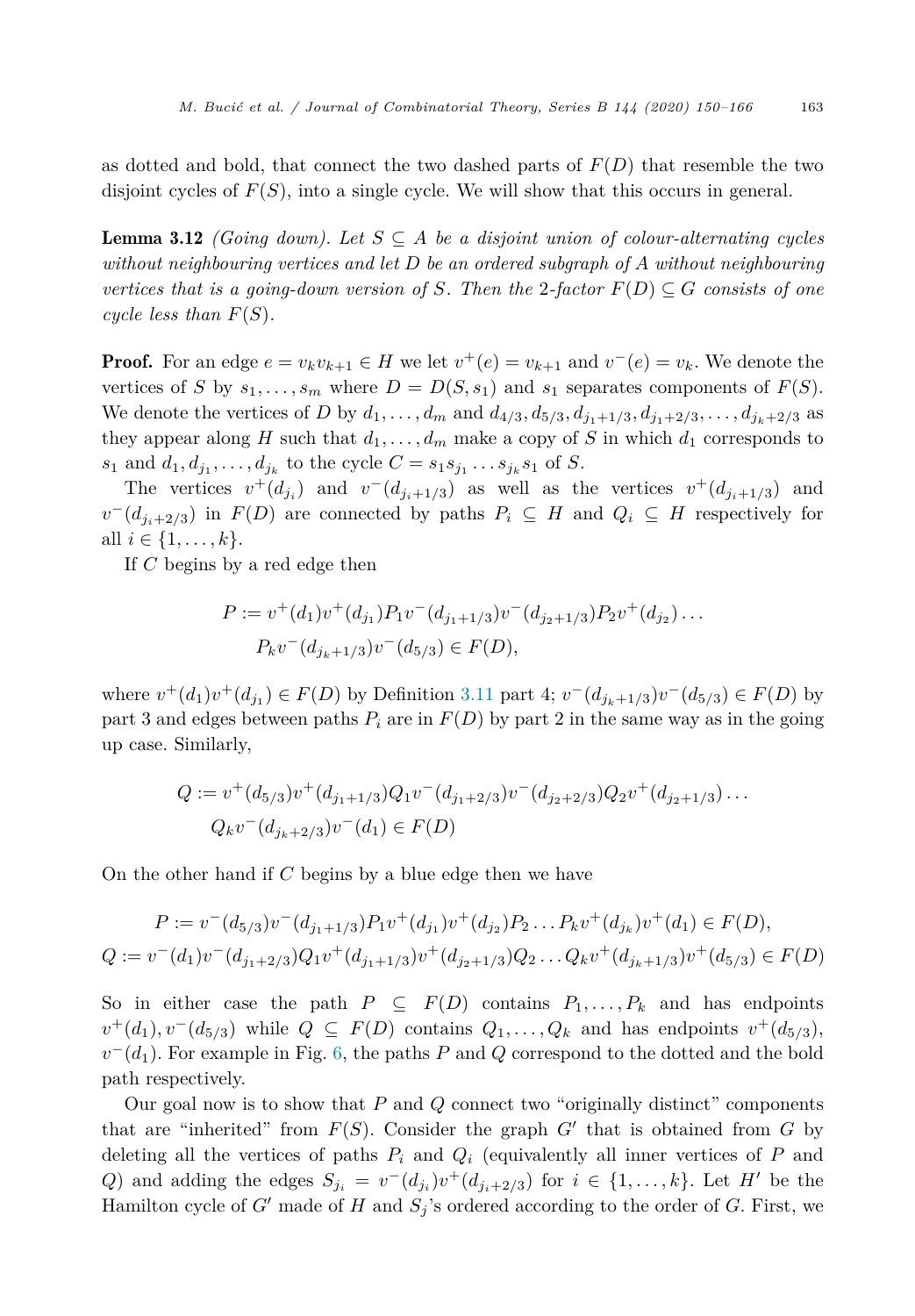claim that the map that sends  $s_1$  to  $d_{4/3}$  and  $s_i$  to  $S_i$  if  $s_i$  is part of  $C \setminus \{s_1\}$  and to  $d_i$ otherwise for  $i \in \{2, \ldots, m\}$  is an order-preserving isomorphism from *S* onto its image  $S' \subseteq A(G', H')$ . Indeed, by Definition [3.11](#page-11-0) parts 3 and 4 for  $i = 1, k$  if  $s_1 s_{j_i}$  is red then  $d_{4/3}d_{i_1+2/3}$  is a red edge of A so  $v^+(d_{4/3})v^+(d_{i_1+2/3}) \in F(D)$  implying that  $d_{4/3}S_{i_1}$  is red in A'. If  $s_1s_{j_i}$  is blue then  $d_{4/3}d_{j_i}$  is a blue edge of A so  $v^-(d_{4/3})v^-(d_{j_i}) \in F(D)$ implying that  $d_{4/3}S_{j_i}$  is blue in A'. For  $i \neq k$  edge  $S_{j_i}S_{j_{i+1}}$  is of the same colour as  $s_i s_{i+1}$  by Definition [3.11](#page-11-0) part 2 and for  $s_i, s_j \notin C$  we know  $d_i d_j$  has the same colour by part 1. Therefore, by Observation [3.5](#page-8-0), *F*(*S* ) has the same number of components as  $F(S)$ . Since  $s_1$  separates components in *S* we know that  $d_{4/3}$  separates components in  $F(S')$ . This means in particular that  $d_1$  and  $d_{5/3}$  lie in two different cycles  $C_1$  and  $C_2$  of  $F(S')$ . Now, observe that we obtain  $F(D)$  from  $F(S')$  by deleting  $d_1$  and  $d_{5/3}$ and adding the paths *P* and *Q*. However, since *P* connects  $v^+(d_1)$  and  $v^-(d_{5/3})$  and *Q* connects  $v^+(d_{5/3})$  and  $v^-(d_1)$ , this process joins  $C_1$  and  $C_2$  into one big cycle and hence,  $F(D)$  has exactly one component less than  $F(S)$ .  $\Box$ 

# *3.3. Completing the proof*

We are now ready to put all the ingredients together in order to complete our proof of Theorem [1.3](#page-2-0) in the way that has already been outlined throughout the previous section.

**Proof of Theorem [1.3.](#page-2-0)** Let k be a positive integer and  $\varepsilon$  a positive real number. Let  $L = L(\varepsilon/2), K = K(\varepsilon/2, 2^k)$  be the parameters coming from Lemma [2.4.](#page-4-0) Let  $N \geq$  $max(4/\varepsilon, K)$ .

Now, suppose that *G* is a Hamiltonian graph on  $n \geq N$  vertices with minimum degree  $\delta(G) \geq \varepsilon n$ . Let us fix a Hamilton cycle  $H \subseteq G$ , name the vertices of G such that  $H = v_1v_2...v_nv_1$  and assume that G is ordered according to this labelling. Let  $A = A(G, H)$  be the ordered, 2-edge-coloured auxiliary graph corresponding to G and H according to Definition [3.1](#page-6-0). We know by Observation [3.2](#page-6-0) that  $\delta_{\nu}(A) \geq \delta_{\nu}(G) - 2 \geq \frac{\varepsilon}{2}n$ .

Lemma [2.4](#page-4-0) shows that there is a  $C(2^k 6^L) \subseteq A$  where C is a colour-alternating cycle of length at most *L* without double-edges. Lemma [2.5](#page-5-0) allows us to find a consistently ordered  $C(2^k3^L)$  as an ordered subgraph of *A*. By removing every second vertex of  $C(2^k3^L)$ in *A* we obtain a consistently ordered  $C' = C(2^{k-1}3^{L})$  that is an ordered subgraph of *A* without neighbouring vertices. For  $C \subseteq C'$  by Lemma [3.4](#page-7-0) we obtain a 2-factor  $F(C) \subseteq G$ . Let  $\ell$  be the number of cycles of  $F(\mathcal{C})$ . By Observation [3.6,](#page-8-0) we know that  $1 \leq \ell \leq L$ .

Let us first assume that  $k > \ell$ . We find a sequence  $S_0, S_1, \ldots, S_{k-\ell}$  defined as follows: let  $S_0 = C$ ; given  $S_{i-1}$  let  $C_{i-1}$  be an arbitrary cycle of  $S_{i-1}$  and let  $S_i = U(S_{i-1}, C_{i-1})$ . By construction,  $S_i$  is again a disjoint union of colour-alternating cycles, without double edges, and is an ordered subgraph of  $C(2^i) \subseteq C'$  (since by construction  $S_i \subseteq S_{i-1}(2)$ ). Therefore, for all  $i \leq k - \ell$  there is an order-preserving embedding of  $S_i$  into A without neighbouring vertices. So, by Lemma [3.4](#page-7-0) and Lemma [3.8](#page-9-0) we deduce that  $F(S_i)$  has one more cycle than  $F(S_{i-1})$ . In particular, the 2-factor  $F(S_{k-\ell}) \subseteq G$  consists of exactly  $k$ components.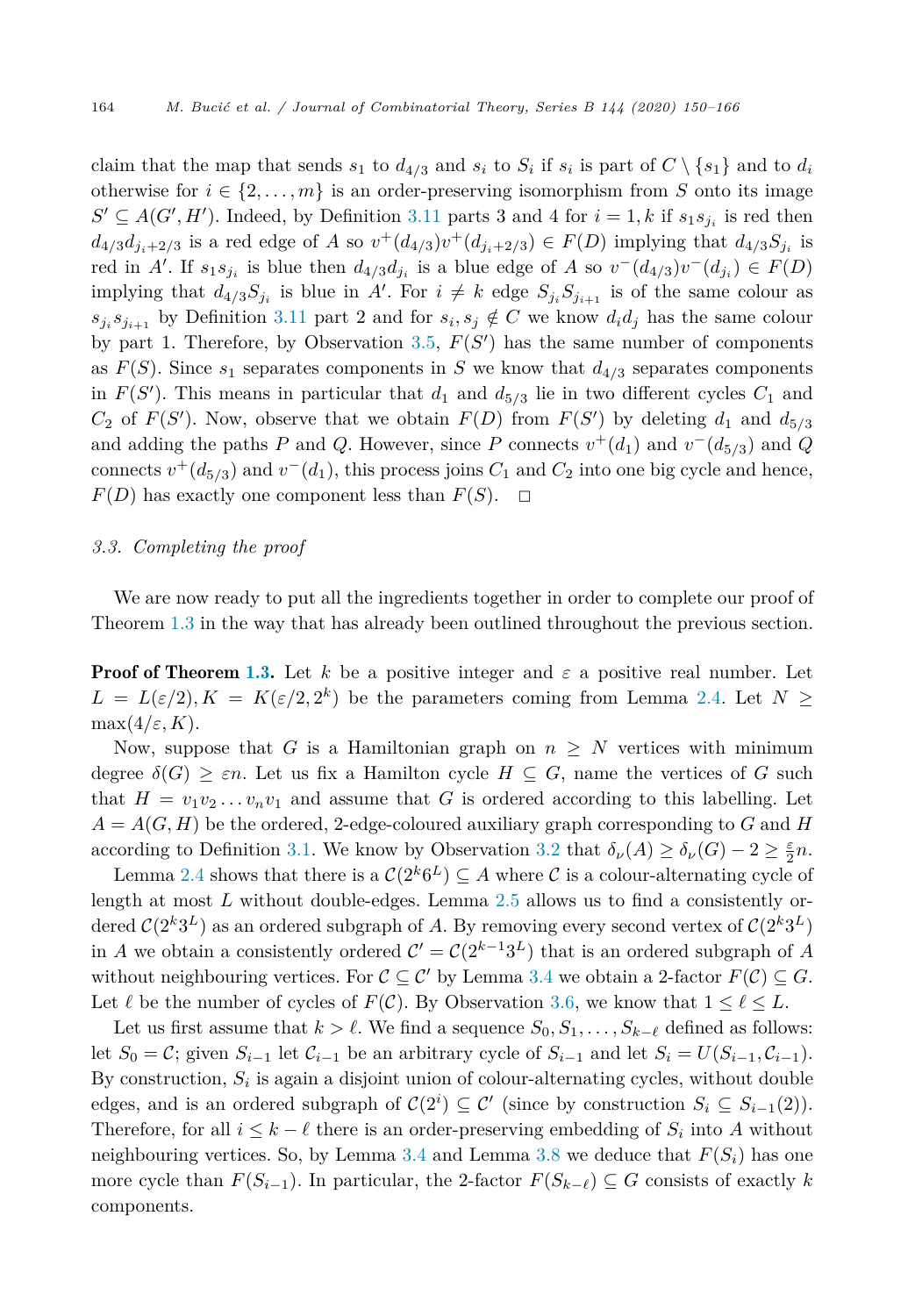Let us now assume that  $k < \ell$ . Here, we find a sequence  $S_0, S_1, \ldots, S_{\ell-k}$  of disjoint unions of colour-alternating cycles that are ordered subgraphs of *A* without neighbouring vertices such that  $F(S_i)$  consists of  $\ell - i$  cycles. Let  $S_0 = \mathcal{C}$ , and assume we are given  $S_{i-1}$  for  $i \leq \ell - k$  with  $F(S_{i-1})$  having  $\ell - i + 1 \geq k + 1 \geq 2$  cycles. This means that  $S_{i-1}$  has a vertex  $v_{i-1}$  that separates components of  $F(S_{i-1})$  by Observation [3.10](#page-11-0). We let  $S_i = D(S_{i-1}, v_{i-1})$ , which is a disjoint union of colour-alternating cycles, without double edges, and is an ordered subgraph of a consistently ordered  $C(3<sup>i</sup>)$  (since by construction  $S_i \subseteq S_{i-1}(3)$ ). Note that  $\ell - k \leq L$  by Observation [3.6](#page-8-0) and hence,  $C(3^i) \subseteq C(3^{\ell-k}) \subseteq C'$ so we can find a copy of  $S_i$  into A without having neighbouring vertices. By Lemma [3.12](#page-13-0), *F*(*S*<sup>*i*</sup>) has one less cycle than *F*(*S*<sup>*i*</sup>−1), so exactly  $\ell - i$  cycles. In particular,  $F(S_{\ell-k})$  is a 2-factor in *G* with *k* cycles, which concludes the proof.  $\Box$ 

#### 4. Concluding remarks and open problems

In this paper we show that in a Hamiltonian graph the minimum degree condition needed to guarantee any 2-factor with *k*-cycles is sublinear in the number of vertices. The best lower bound is still only a constant. In the case of a 2-factor with two components, the best bounds are given by Faudree et al. [\[5\]](#page-16-0) who construct minimum degree 4 Hamiltonian graphs without a 2-factor with 2 components. In the case of 2-factors with *k* components, no constructions have been given previously, but it is easy to see that a minimum degree of at least  $k + 2$  is necessary:

Proposition 4.1. *There are arbitrarily large Hamiltonian graphs with minimum degree*  $k+1$  *which do not have a* 2-*factor with k components.* 

**Proof.** Let *G* consist of a cycle *C* of length  $n - k + 1$  and an independent set *U* of size  $k-1$  with all the edges between C and U added. It's easy to see that for  $n \geq 2k$ , G is Hamiltonian and has minimum degree  $k + 1$ . However G does not have a 2-factor with *k* components (e.g. because every cycle in a 2-factor of *G* must use at least one vertex in  $U$ ).  $\Box$ 

For fixed *k*, we do not know of any Hamiltonian graphs with non-constant minimum degree which do not have a 2-factor with *k* components. This indicates that the necessary minimum degree in Conjecture [1.2](#page-1-0) may in fact be much smaller, perhaps even a constant (depending on *k*). A step in this direction was made by Pfender [\[9](#page-16-0)] who showed that in the  $k = 2$  case, a Hamiltonian graph  $G$  with minimum degree of 7 contains a 2-factor with 2 cycles in a very special case when *G* is claw-free.

If one takes greater care with various parameters in Section [2](#page-2-0) one can show that a minimum degree of  $\frac{Cn}{\sqrt[4]{\log \log n/(\log \log \log n)^2}}$  suffices for finding an ordered blow-up of a short cycle so in particular this minimum degree is enough to find 2-factors consisting of a fixed number of cycles. We believe that it would be messy but not too hard to improve this a little bit further, but to reduce the minimum degree condition to  $n^{1-\varepsilon}$